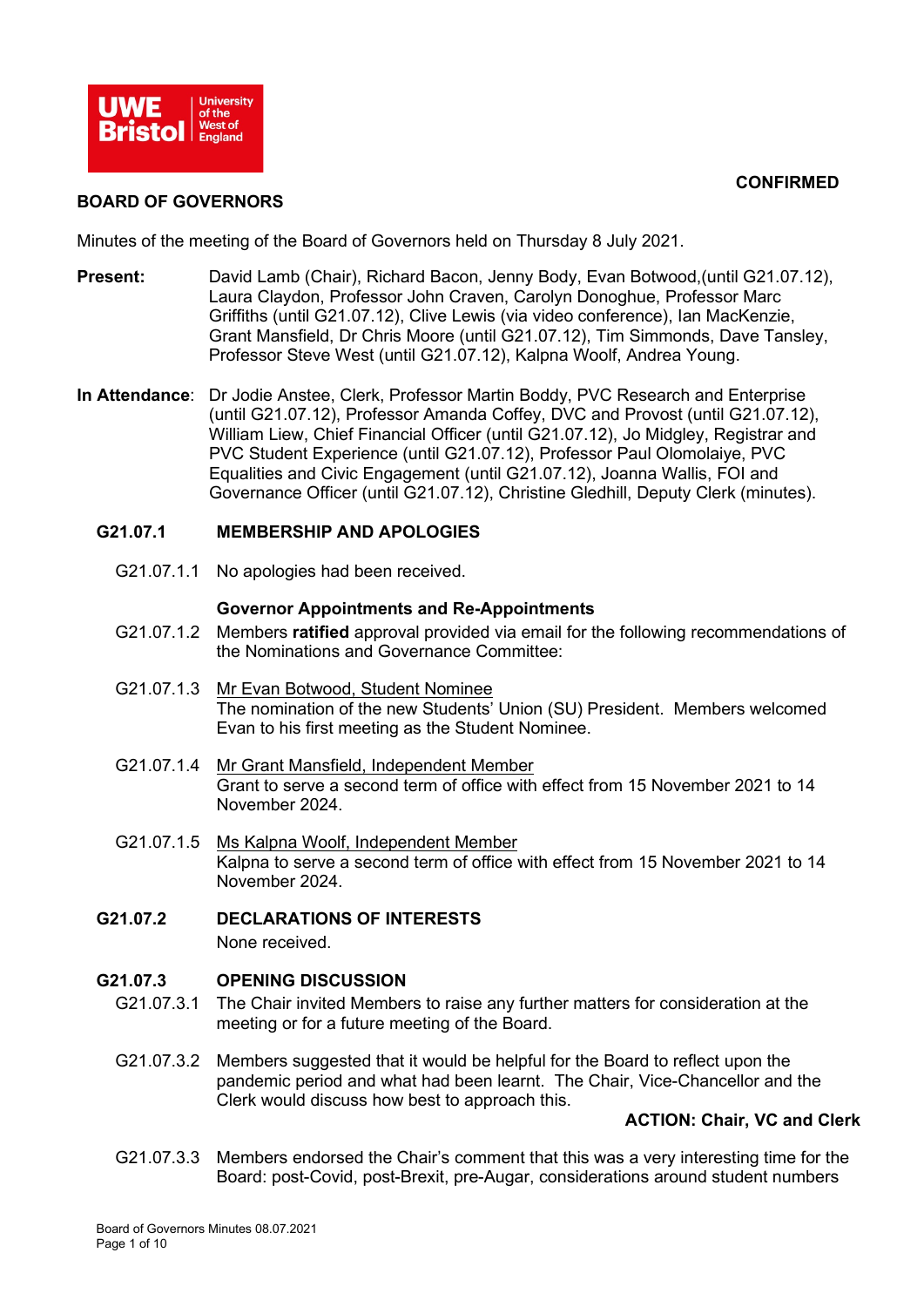and pensions matters, and that there was a plan of action in place via Strategy 2030. It was the Board's overall responsibility to help the University to deliver that.

## **STRATEGIC ITEMS**

## **G21.07.4 VICE-CHANCELLOR'S REPORT**

access.

*Paper G21/07/01 was received*

- G21.07.4.1 Members noted the content of the report and received an update from the Vice-Chancellor. Members noted the following in particular:
- G21.07.4.2 *Readiness for the 2021/2022 academic year and student number planning assumptions* Preparations were underway for the new academic year, including looking to provide more activity on campus; it was recognised that students had not had the same experience as previous years (particularly true of practice areas). The University would keep facilities open for a longer period, for students who needed extended
- G21.07.4.3 *Government fees and funding review* Publication of the post-18 education and funding consultation was anticipated shortly, subject to government approval.
- G21.07.4.4 *Freedom of Speech and IHRA (International Holocaust Remembrance Alliance) definition* Members were reminded that in November 2020, the Board considered the definition and determined not to adopt it due to concerns regarding Freedom of Speech, and agreed that the University's current anti-discrimination policy framework and approach were appropriate to support this agenda. The Board also agreed at that time that the University's position should be kept under review based on any further developments.
- G21.07.4.5 Members also noted that further to those considerations, the Secretary of State had written to the Office for Students (OfS), requesting the regulator to undertake a scoping exercised to identify providers that were reluctant to adopt the definition and to consider introducing mandatory reporting of antisemitic incident numbers by provider.
- G21.07.4.6 Members further noted the subsequent publication of the OfS 'Statement of expectations for preventing and addressing harassment and sexual misconduct affecting students in higher education' and the UUK report 'Tackling antisemiticism: practical guidance for UK universities', as well as Lord Mann's reaffirmation that the IHRA definition was a useful tool that could be referenced when dealing with antisemitic incidents and his view that it did not conflict with Freedom of Speech duties, and would not impact on the legal duties enshrined within the Equalities Act 2010.
- G21.07.4.7 Members noted that these considerations had also been discussed by Academic Board on 7 July 2021. Academic Board had recommended to the Board that 'the IHRA definition be adopted' as per the statement provided in the report.
- G21.07.4.8 During discussions, Members noted that "adoption" of the statement allowed the ability for the University to reference it  $-$  and other statements, as detailed in the report – when dealing with racial harassment cases.
- G21.07.4.9 Members questioned what had changed since the Board's decision not to adopt the statement and noted that UUK had issued guidance to all universities, presenting a more reasoned approach and the assurance provided through discussion with Lord Mann.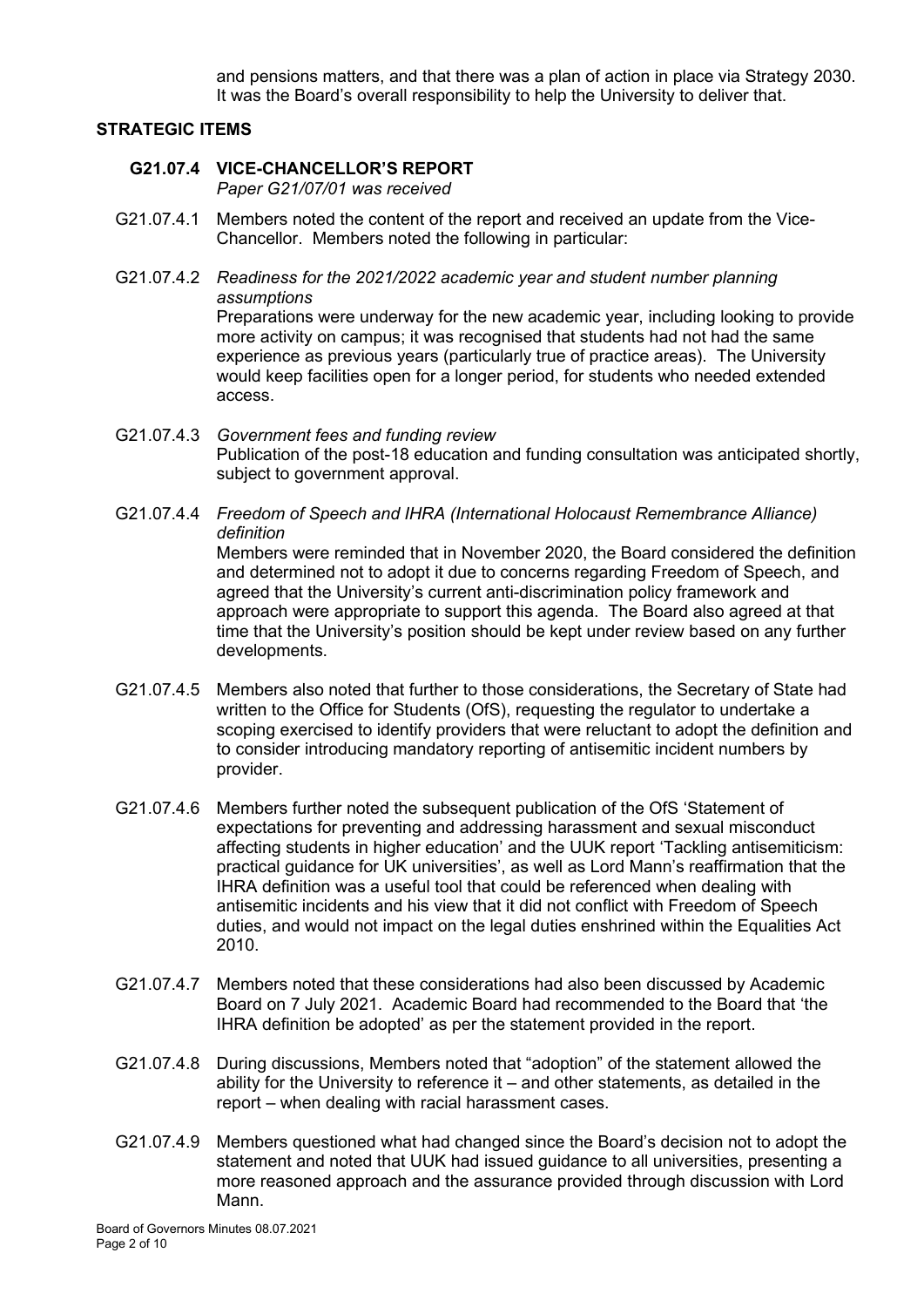G21.07.4.10 Members asked what the consequences would be to the student body. Members noted that the Equality Act 2010 – the legal framework – was not impacted by this statement and its adoption sent a message to students and staff that the University recognised there were many forms of racism; if directed at the Jewish community, investigation or the consideration of claims of racism directed at the Jewish community, the legal framework would be consulted and reference woud be made to the IHRA statement.

> Members noted that the OfS would expect the University to reference it in this manner.

- G21.07.4.11 Members also noted that the examples of other statements provided in the paper were not exhaustive.
- G21.07.4.12 Members **approved** the recommendation to adopt the IHRA definition of anitsemitism and the proposed statement of adoption.
- G21.07.4.13 *Strategic Partnerships Development* Members noted that the University's ongoing partnership work with both FE and schools would be profiled to the themes set out in the Education Secretary's most recent speech at the HEPI conference on 24 June 2021, to ensure that those partnerships were recognised by government and the local community.
- G21.07.4.14 Members also noted that the University's partnerships in the international environment had been developed over many years; such partnerships having been built on mutual trust and respect.
- G21.07.4.15 During discussions Members asked how engagement with totalitarian regimes aligned with the University's values. Members endorsed the view expressed that education was very much about engaging with other societies across the globe and that whilst at times our western values may not chime well, the fundamental question was more one of where the University could provide opportunity.
- G21.07.4.16 Members also noted that in relative terms, the University was not over-reliant on international recruitment and that it would be useful to discuss risk and risk appetite in this regard and to understand the due diligence undertaken at individual institution level.
- G21.07.4.17 Members welcomed the suggestion that a full update on the University's growing international partnership activity, be brought to the Board; the update to also include historical context, the current position and anticipated growth.

#### **ACTION: Vice-Chancellor**

- G21.07.4.18 *Nightingale Legacy* Members noted that the facility had opened to the community the previous day as a mass vaccination centre and to support some clinical rehabilitation services and that this would operate until the end of the calendar year.
- G21.07.4.19 Members remarked upon the issue of long Covid among young people and asked to what extent the University would encourage students to be vaccinated. It was confirmed that students would be encouraged to do so before they returned to the University, as would international students, whose vaccinations may not be recognised in the UK. Members noted that the take-up of the vaccine so far by 18 year-olds was reported as being high.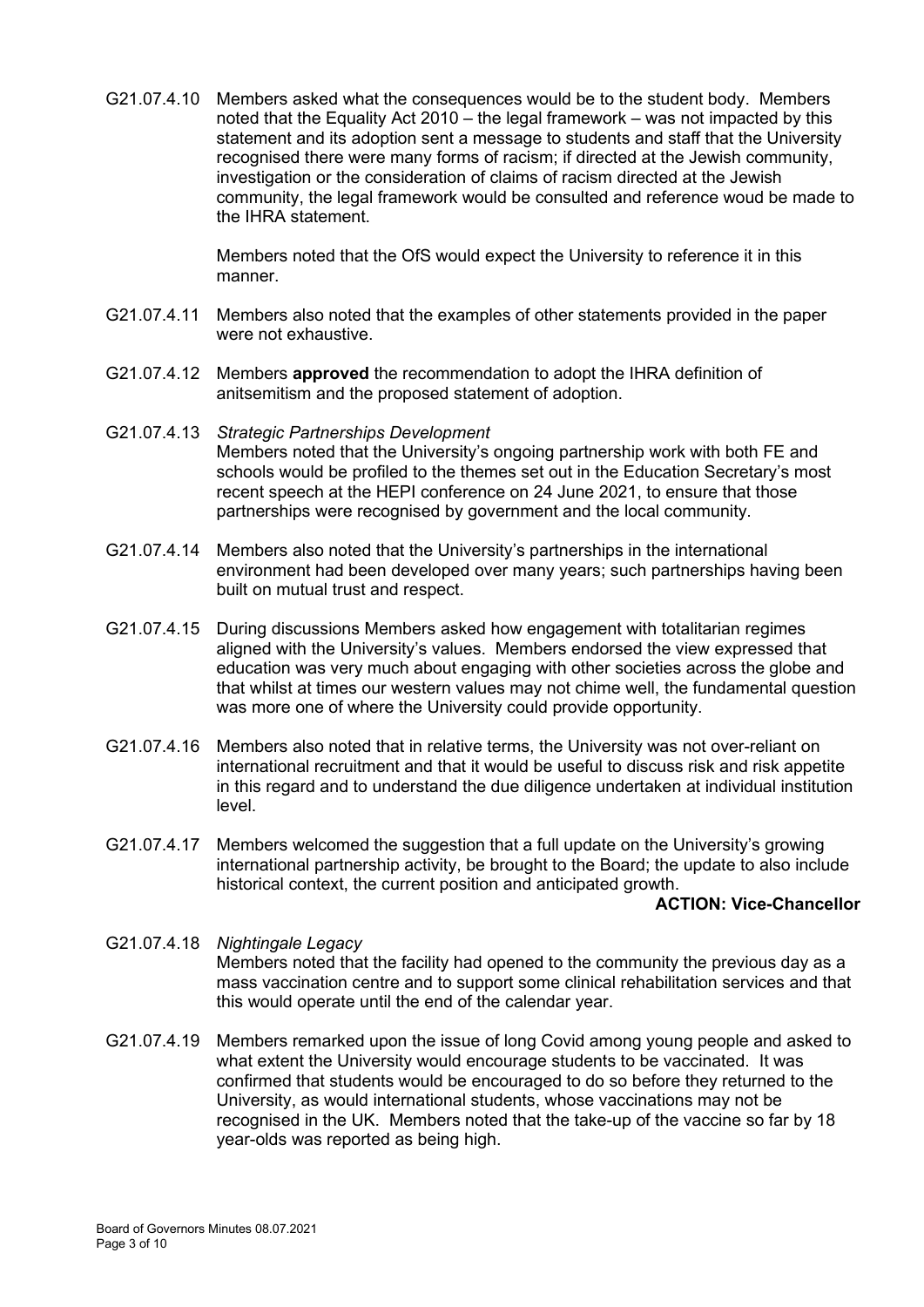- G21.07.4.20 Members referred to the considerations for the Nightingale legacy, that were outlined in the report and asked how long it would take for the key decisions to gather momentum and create something of significance.
- G21.07.4.21 Members noted that the considerations were less about the building/footprint and more about bringing together a number of different factors – including skills generation across the University, education, workforce development – and how to deliver these differently. Relocating Glenside provision to Frenchay was among the considerations and it was anticipated that in 6 months' time the University would have a clearer picture, including the sort of support that would be forthcoming from the NHS.
- G21.07.4.22 Members noted the confirmation that future-proofing the University would remain a priority.

#### **G21.07.5 TRANSFORMING FUTURES PEOPLE STRATEGY** *Paper G21/07/02 was received*

- G21.07.5.1 Jo Midgley, Registrar and PVC Student Experience informed Members that the revisions that had been made to the strategy reflected the learning from the pandemic and ensured that it was positioned appropriately among the University's other supporting Transforming Futures strategies. Members noted that the strategy demonstrated the University's confidence, its growth mindset and lifted ambition.
- G21.07.5.2 Jenny Body, Chair of the People, Culture, Quality and Standards (PCQS) Committee reported that the Committee had considered the revised strategy at its meeting on 7 June and had recognised that although there was more work to be done in relation to action plans, etc., it was a very comprehensive, clearly written strategy.

The PCQS Committee recommended the revised strategy to the Board for approval.

- G21.07.5.3 Members enquired as to the extent of capacity within the central team and beyond to deliver the strategy. Members noted that the process of determining requirements (e.g. structure, etc.) was underway and was based upon 3 strands: culture, effectiveness and talent.
- G21.07.5.4 Members also enquired about the climate literacy of staff and noted that connections would be made within actions, once confirmed.
- G21.07.5.5 Members also noted that the table 'KPIs' (page 7 of the strategy) would be populated following the completion of the first Great Places to Work (GPTW) survey in November 2021.
- G21.07.5.6 Members **approved** the revised Transforming Futures: People Strategy.

# **G21.07.6 STRATEGY 2030 IMPLEMENTATION**

*Paper G21/07/03 was received*

- G21.07.6.1 Members noted the paper provided, which outlined the high-level implementation plan for the University's strategic change projects, with a focus on 3 key areas:
	- Subject readiness review project
	- Organisational readiness / University Target Operating Model
	- Campus life.
- G21.07.6.2 Members also noted the following:
	- i. Strategy 2030 set out the University's ambition for the future and its supporting Transforming Futures strategies were intended to show how that ambition would be delivered in a coherent way, with continuous reflections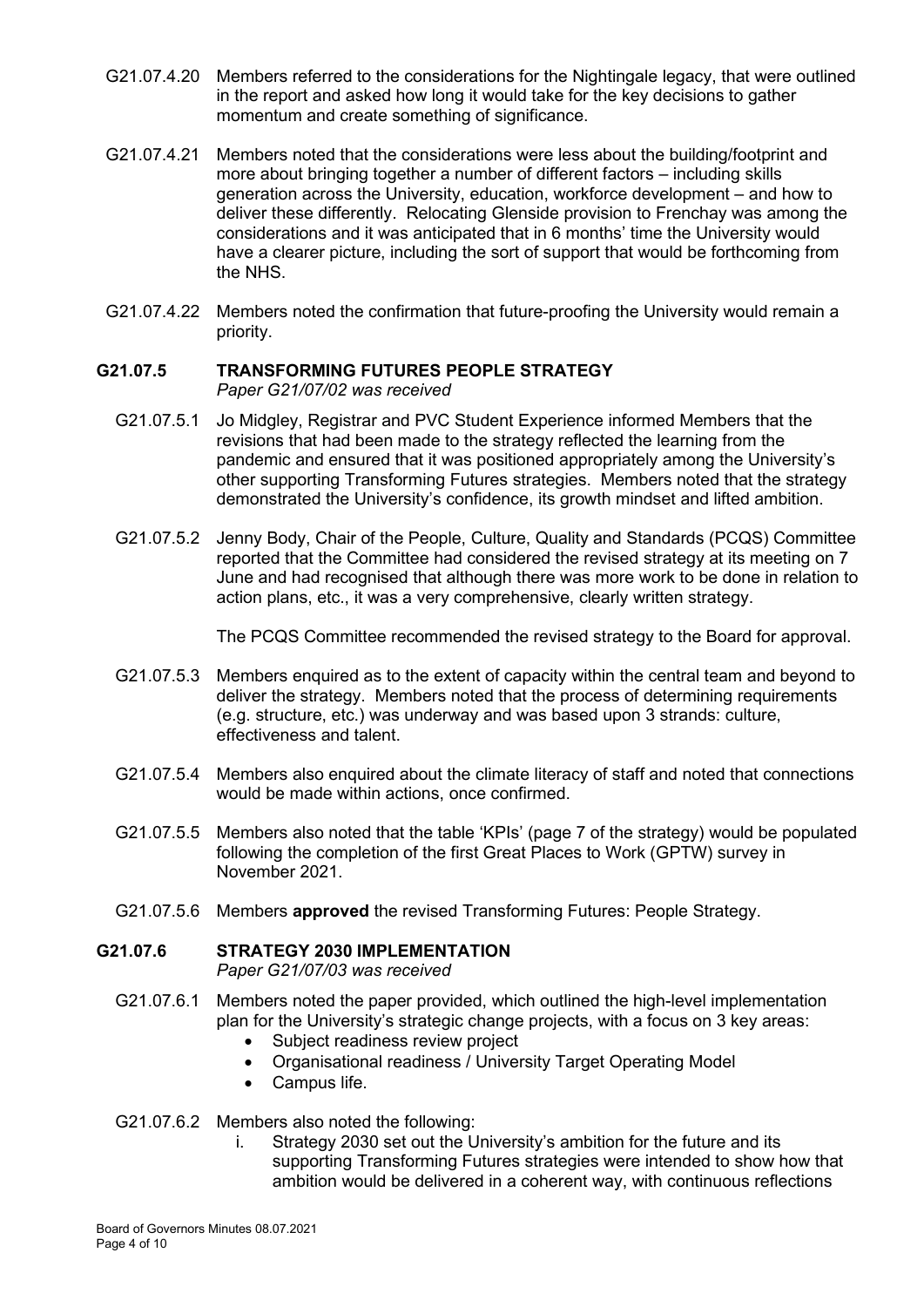along the journey; ensuring that the University had confidence and continued to be bold, facing any challenges as they presented.

- ii. The Strategy would only be delivered successfully if the University continued to be inclusive and to work collaboratively – both internally and externally – which would lead to innovations and enterprises.
- iii. Amanda Coffey, DVC and Provost and Jo Midgley, Registrar and PVC Student Experience, were leading on particular portfolios to ensure that resources were in place in terms of people and infrastructure to ensure UWE Bristol was a regional University with global connections.
- iv. The University had a very strong brand and its focus would be very much about clarity of purpose and objectives.
- v. The University's risk profile and appetite had shifted, particularly within the last 5 years.
- vi. Structure modelling changes to the academic infrastructure and the proposal to move towards a school/college structure, with colleges led by a PVC and Head of College. There would be 2-3 schools in each college, each of which would be led by a Dean of School. Considerations were currently being given to determining the population of each college.
- G21.07.6.3 Members asked how this particular structure was helpful to Strategy 2030 and noted that the current structure was not as agile and had a number of silos in terms of both culture and operations. Members also noted that the proposed structure would provide leadership capacity.
- G21.07.6.4 Members further noted that a lot of duplication existed across the institution and there was a need therefore to reduce some bureaucracies, simplify academic governance, policies and processes. The move away from faculties to colleges would help to signal the level of change.
- G21.07.6.5 Members welcomed the update and urged that it would only be the ineffectual silos that were removed, and to be mindful that compartmentalisation could not be completely eradicated.
- G21.07.6.6 Members enquired as to the way forward in terms of staff recruitment, given the recent challenge of senior staff recruitment, and asked whether the proposed structure was one that would be easier to recruit into.
- G21.07.6.7 The Vice-Chancellor advised that the structure would be helpful in this regard, and that the marketplace was beginning to open up. The University offered an attractive proposition: Heads of College positions provided a good platform from which to move to the role Deputy Vice-Chancellor positions and thereon to that of Vice-Chancellor.
- G21.07.6.8 Members welcomed the ambitious proposal and asked whether the University was set up in the the right way and with the right people to ensure that this change was the right one to make.
- G21.07.6.9 Members noted that the proposal extended beyond just changing business processes. There were several reflections and considerations being undertaken; for example, the University was aware that there were some academic areas that were not working as well as others and some reconfiguration was required.
- G21.07.6.10 During discussions Members were reminded that the University was carrying a number of interim senior positions and that vacancies would be advertised globally in order to attract the best candidates as possible. Jo Midgley, Registrar and PVC Student Experience informed Members that the student experience had been followed throughout the year and it was clear that each point of difficulty for the student had been due to the complexity of the University. There was now a need to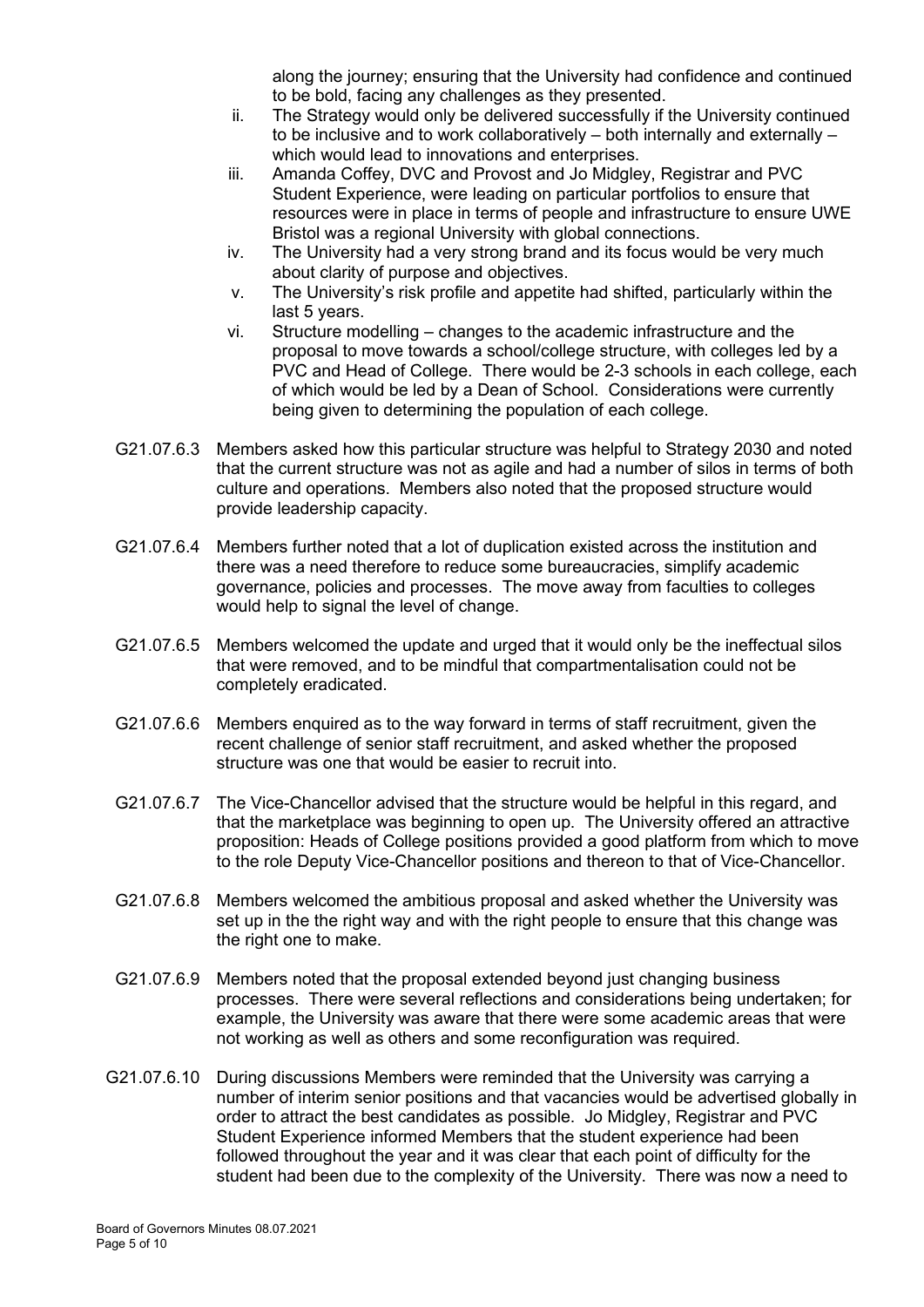improve this by pulling together the richness of collective wisdom and strengths, so that these lay at the centre of the student experience.

- G21.07.6.11 Members noted the objective to have the new structure in place by the start of the 2022/2023 academic year.
- G21.07.6.12 Members asked if the change would cause confusion among new student cohorts and noted that students generally identified with their programme of study, rather than a particular department or faculty. Members were assured that enhancement of the University's health and wellbeing agenda would continue.
- G21.07.6.13 Members also endorsed the view expressing the importance for existing projects and activities to continue and that the Board needed to have a clear line of sight of all of those.
- G21.07.6.14 Members recognised that some recruitment organisations used traditional methods to find candidates, which were not always conducive to supporting diversity. They also acknowledged that the University needed to communicate and celebrate its successes and activities more publicly, and that the exciting initiatives and opportunities existed within the new structure.
- G21.07.6.15 The Vice-Chancellor confirmed that the new structure would be put in place whether or not the appointments had been made and Members endorsed the comment that appointing the right people to these positions was of the utmost importance.

Members welcomed the suggestion to share the candidate pack with the Board.

## **ACTION: Vice-Chancellor**

### **FINANCE, ESTATES AND IT MATTERS**

#### **G21.07.7 FINANCIAL ESTIMATES AND FORECASTS** *Paper G21/07/04 was received*

- G21.07.7.1 Ian MacKenzie, FEIT Committee Chair, advised the Board that the Committee had considered the report in detail at its meeting on 10 June 2021 and recommended the following to the Board:
	- 1. Approval of the draft budget for 2021/2022.
	- 2. Approval of the allocation of 2021/2022 block grant and resources to the UWE Bristol Students' Union.
	- 3. Noting of the forecast Income and Expenditure for the year to 31 July 2021.
- G21.07.7.2 Members highlighted the forecast for Professional Services, which reflected the additional costs of accommodation fee waivers and the Digital Capability Scheme and noted that since the report was written, the June accounts had been closed and had shown a better performance. A full report would be provided to the Board in November when the Financial Statements were due to be considered.
- G21.07.7.3 Members enquired as to how the University's Covid-19-related costs compared with those of other institutions. It was noted that whilst others had experienced similar levels, not all had implemented a digital capability scheme, although they would have had the same accommodation and bad debt issues. It was understood that none had breached bank covenants.
- G21.07.7.4 Members also asked whether the University was obliged to give an award to students if they had an outstanding debt. Members noted that the University was able to withhold an award in cases of a fee loan debt, but not if an outstanding debt relating to accommodation or library fines.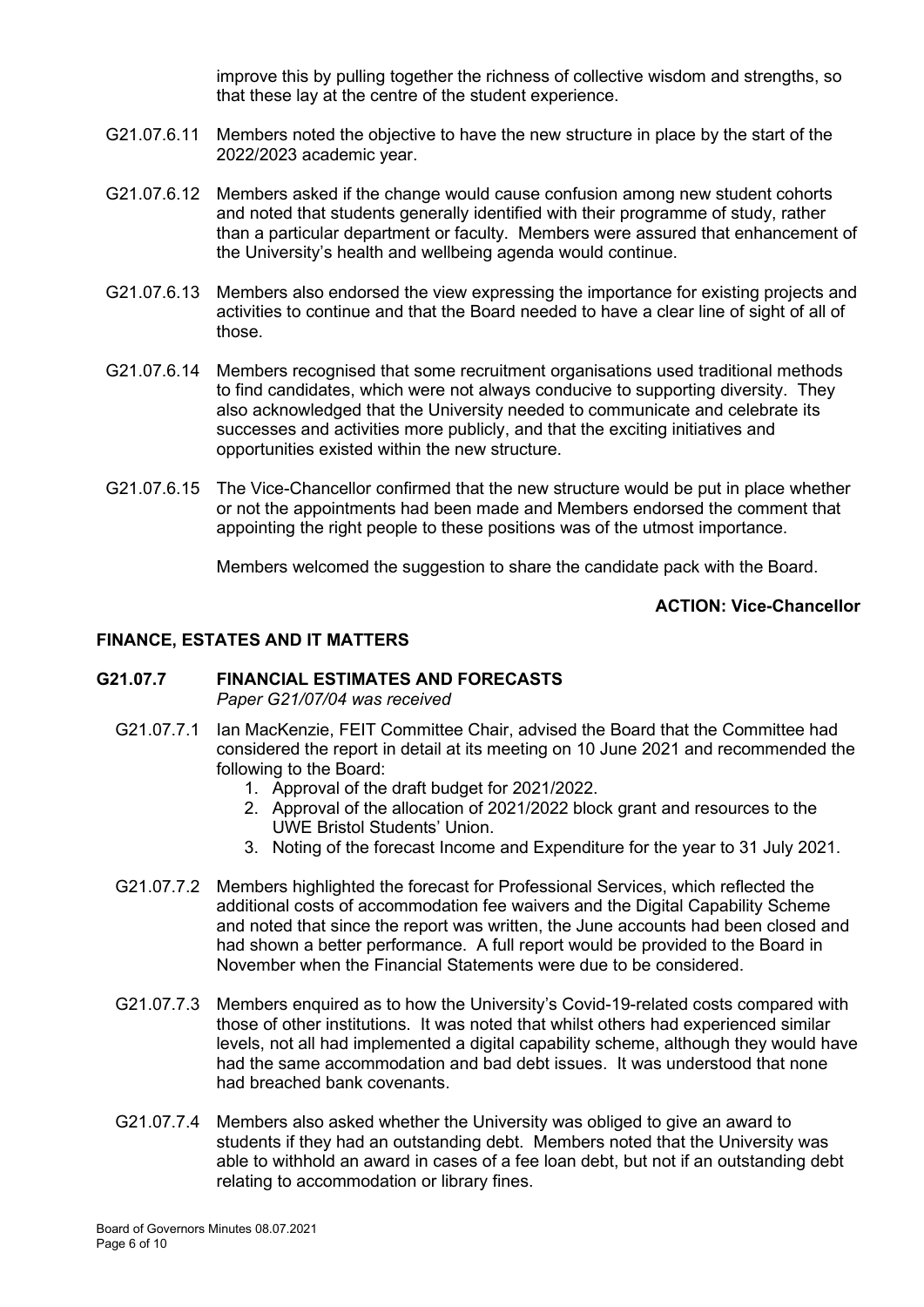- G21.07.7.5 William Liew, Chief Financial Officer informed the Board that the University continued to work through these debts and added that international students in this position often simply returned home without their certificate. Members noted that the University was working with its International staff and its agents overseas to pursue outstanding student debts and there was now an agreement in place with them that from 1 July 2021, all international students would be required to pay £5,000 in advance of joining the University.
- G21.07.7.6 Members **agreed** to:
	- 1. **Approve** the draft budget for 2021/2022.
	- 2. **Approve** the allocation of 2021/2022 block grant and resources to the UWE Bristol Students' Union.
	- 3. **Note** the forecast Income and Expenditure for the year to 31 July 2021.

## **REPORTS**

## **G21.07.8 COMMITTEE ASSURANCE REPORTS**

*Paper G21/07/05 was received*

G21.07.8.1 **Nominations and Governance Committee** David Lamb, Chair of Governors and Chair of the Committee, reported that the Committee had considered the revised terms of reference of the following and recommended them to the Board for approval:

- Board of Governors (consolidated with the Statement of Primary Responsibilities)
- Audit, Risk and Assurance Committee
- Finance, Estates and IT Committee
- People, Culture, Quality and Standards Committee
- Nominations and Governance Committee
- Remuneration Committee
- Emergency Committee.
- G21.07.8.2 Members **approved** the revised terms of reference listed.
- G21.07.8.3 Members also noted that a comprehensive review of the Board's Standing Orders had been undertaken and that the Nominations and Governance Committee recommended these for Board approval.
- G21.07.8.4 Members **approved** the revised Standing Orders.
- G21.07.8.5 **People, Culture, Quality and Standards Committee (PCQS)** Jenny Body, PCQS Chair, shared with the Board that at its meeting on 7 June 2021 the Committee had agreed to convene a further meeting at the end of that month to consider in detail the Inclusivity Annual Report and EDI statistics.
- G21.07.8.6 Members noted the feeling of the PCQS Chair that further assurance was needed to understand the detail behind the statistics and that this data – and walk-though examples – could be provided early in the next session, once resits were completed. **ACTION: Governance Team/DVC and Provost**
- G21.07.8.7 Members also noted that the Committee considered a report on the University's review of its compliance with consumer protection legislation during the pandemic. The Committee was assured and recommended the report for Board approval.
- G21.07.8.8 Members **approved** the Compliance with Competition and Markets Authority (CMA) Legislation report.

## G21.07.8.9 **Finance, Estates and IT (FEIT) Committee**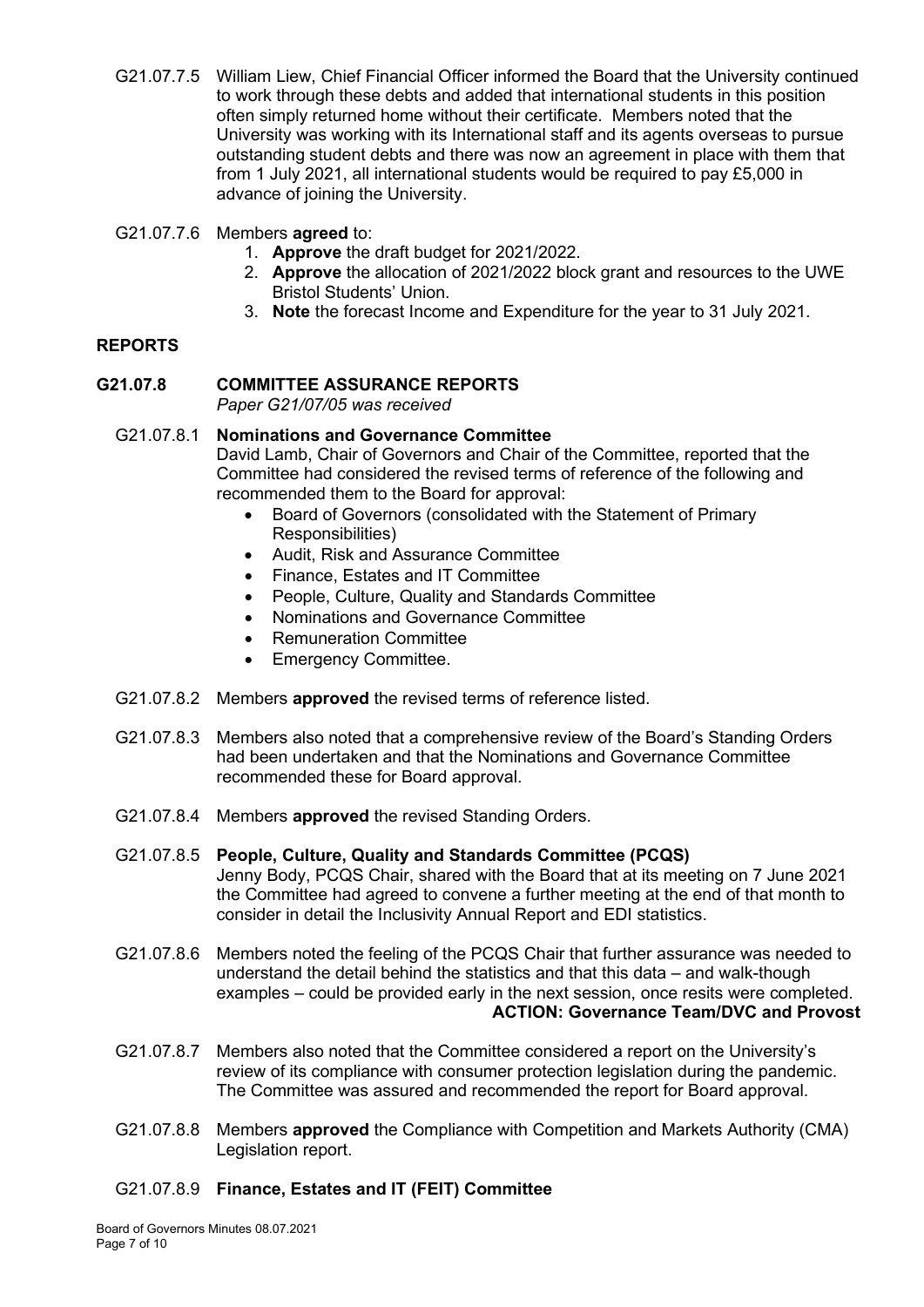Ian MacKenzie, FEIT Committee Chair, reported that at its meeting on 10 June 2021, in addition to the detailed discussion of the University's draft budget for 2021/2022 and its financial estimates and plans to2023/2024, the Committee also received a report on the University's commercial activities. The report included a proposal to set up a charitable company for the delivery of the University's activities within the Institute of Technology programme; the 'UWE Regional Skills Academy'. FEIT Members considered the proposal and recommended it to the Board for approval.

G21.07.8.10 Members **approved** the recommendation that the charitable entity 'UWE Regional Skills Academy' be set up.

## G21.07.8.11 **Audit, Risk and Assurance Committee**

Richard Bacon, Audit, Risk and Assurance Committee Chair, informed Members that the Committee had undertaken the second of its focused 'deep-dives' on areas of particularly high risk and had received a very helpful presentation and assurance from Jo Midgley, Registrar and PVC Student Experience, on Strategic Risk S001 'UWE fails to achieve student recruitment targets', the discussion of which was detailed in the minutes provided.

G21.07.8.12 Members also noted that the Committee had received a detailed position paper from the Chief Financial Officer on outstanding student debt and noted the recovery actions already underway and the work being done to follow up cases of student tuition fee fraud. An update on progress would be brought back to the Committee early in the new academic year.

# G21.07.8.13 **Remuneration Committee**

This item would be considered as reserved business at the end of the agenda.

#### **G21.07.9 GOVERNANCE DEVELOPMENT – BOARD ENGAGEMENT** *Paper G21/07/06 was received*

- G21.07.9.1 Dr Jodie Anstee, Clerk to the Board, led Members through the content of the report.
- G21.07.9.2 Members noted the following in particular:
	- i. Board meetings would be held in person, with meetings of committees and smaller meetings being held virtually; Committee Chairs to confirm at the Clerk's Business Planning meeting early each term whether an in-person meeting would be more appropriate.
	- ii. A meeting attendance rate of 100% had been achieved using Microsoft Teams.
	- iii. New Stakeholder Map provided formalising who the Board's stakeholders were and where engagement was secured.
	- iv. The Board Development Programme 2021/2022
		- a. this was designed to address an area for improvement identified throught the Good Governance Insitute's Governance Effectiveness Review.
		- b. The programme also built on the stakeholder map, providing wider stakeholder engagement activities.
		- c. Subject to further consideration with Faculty colleagues, Board meetings were planned to take place as follows:
			- i. September Glenside
			- ii. November Engineering building, Frenchay
			- iii. March Away Day event, Clevedon Hall
			- iv. July Frenchay, preceded by joint workshop with Academic Board, relating to academic strategy, risk and assurance.
	- v. VC Updates currently exploring the use of these sessions for thematic topics, with presentations from key staff members followed by an interactive workshop.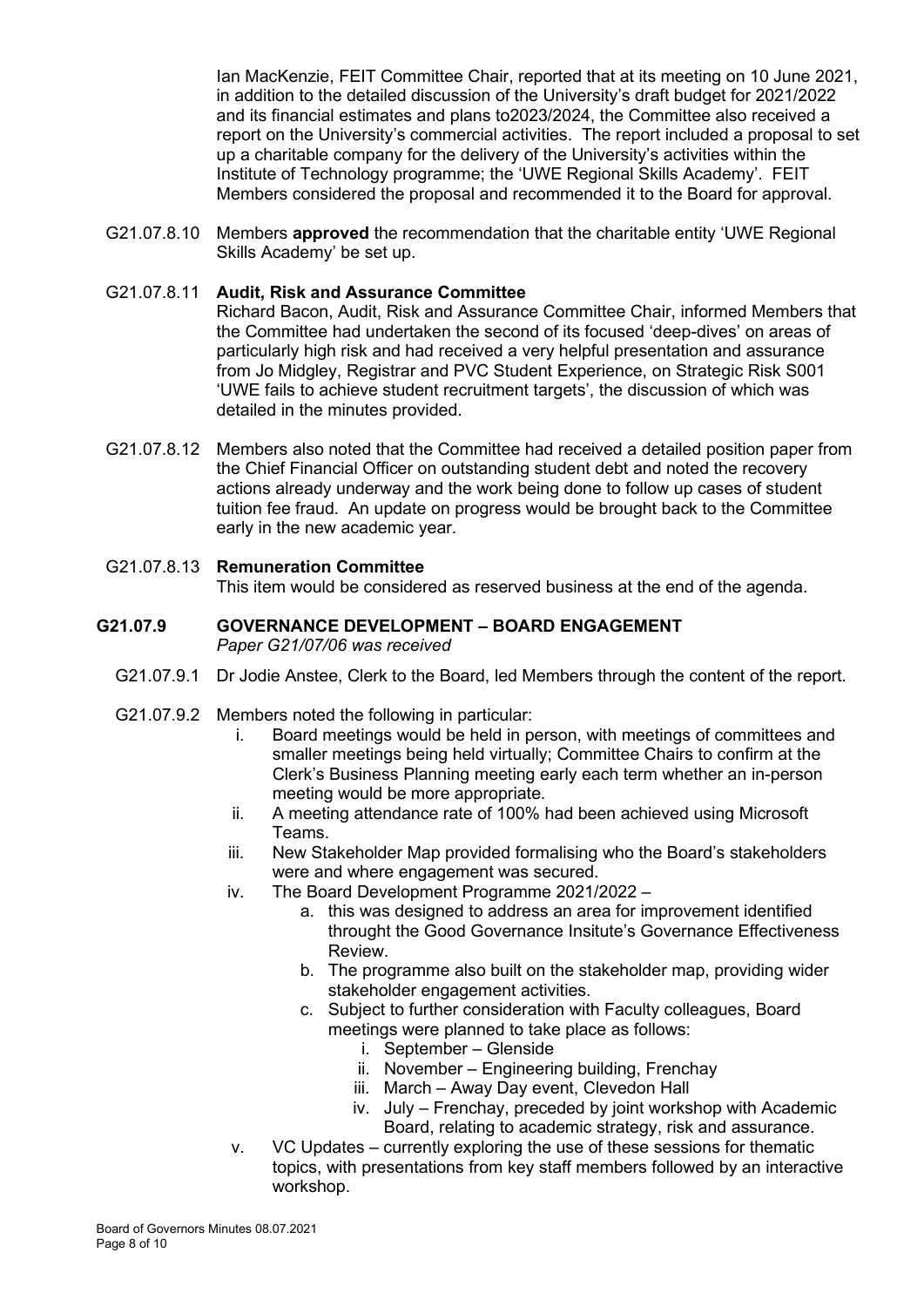- vi. Student Engagement the Clerk and Governance team would work with the new Student Nominee, Evan Botwood on this. A 'meet the SU Presidents' session was being planned for the September Board session, which would enable Members to understand the Presidents' expectations and priorities going forward.
- vii. Board Apprentice the recruitment process would soon commence, with a view to the January 2022 Nominations and Governance Committee considering the outcome and providing a recommendation for appointment to the Board.
- viii. Vice-Chancellor/Governor Lunches the proposal for the Vice-Chancellor to connect informally with 2-3 Governors over a meal.
- G21.07.9.3 Members commended the programme and plans and requested that where possible, in-person engagement events be scheduled to coincide with dates when Governors were due to be on campus.
- G21.07.9.4 During discussions, Members also acknowledged the value in more informal engagement between Governors themselves. The suggestion of an informal supper after a Board meeting, in addition to the existing lunch before, would be explored.

**ACTION: Governance Team**

## **G21.07.10 CLERK'S REPORT**

*Paper G21/07/07 was received and noted.*

- **G21.07.11 MINUTES AND MATTERS ARISING** *Paper G21/07/08 was received*
- G21.07.11.1 Members **approved** the minutes of the meeting held on 17 March 2021.
- G21.07.11.2 Matters Arising Members noted that all actions from the last meeting were completed.

**G21.07.12 RESERVED BUSINESS** *Paper G21/07/10 was received by Independent Members via protected email.* This item is recorded as a confidential minute.

## **ITEMS TO NOTE**

- **\*G21.07.13 STUDENT GOVERNOR FORUM MINUTES** *Paper \*G21/07/10 was received and noted.*
- **\*G21.07.14 STRATEGIC PLANNING AND PERFORMANCE COMMITTEE MINUTES** *Paper \*G21/07/11 was received and noted.*
- **\*G21.07.15 FINANCE, ESTATES AND IT COMMITTEE MINUTES** *Paper \*G21/07/12 was received and noted.*
- **\*G21.07.16 NOMINATIONS AND GOVERNANCE COMMITTEE MINUTES** *Paper \*G21/07/13 was received and noted.*
- **\*G21.03.17 AUDIT, RISK AND ASSURANCE COMMITTEE MINUTES** *Paper \*G21/07/14 was received and noted.*
- **\*G21.03.18 SUMMARY OF COMMERCIAL ACTIVITIES** *Paper \*G21/07/15 was received and noted.*
- **\*G21.03.19 UNIVERSITY COMPANIES AND DIRECTORS** *Paper \*G21/07/16 was received and noted.*
- **\*G21.03.20 OFFICE FOR STUDENTS (OfS) GRANT LETTER**  *The Grant Letter (Paper \*G21/07/17) was yet to be received from the OfS.*

### **\*G21.07.21 CORPORATE SEAL** *Paper \*G21/07/18 was received and noted.*